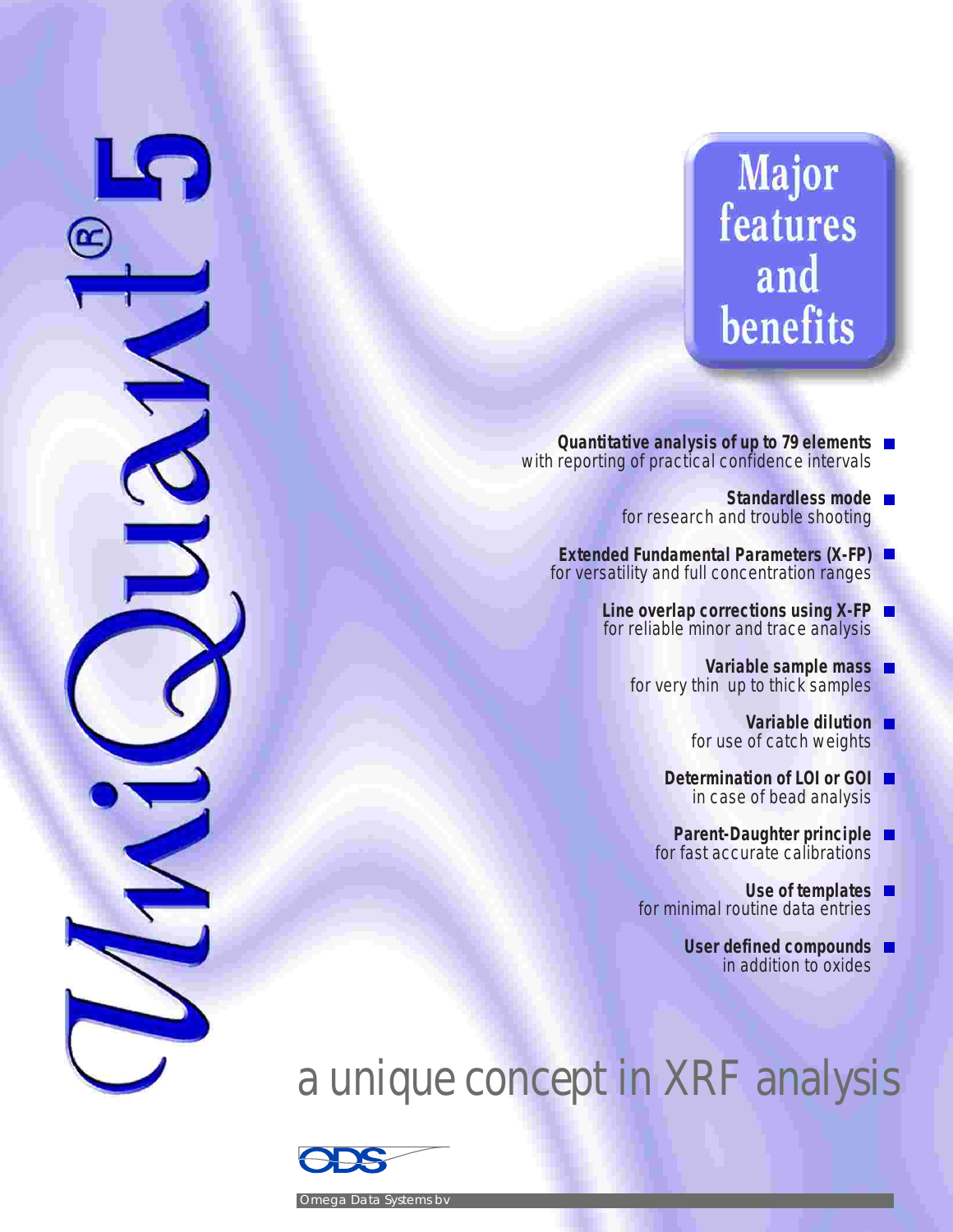#### **X-ray pioneer**

In 1967, Willy de Jongh developed an innovative mathematical model for use in XRF analytical equations. For the first time it became possible to make highly accurate calibrations with significantly fewer reference standards than had previously been required and calibrations could be extended to cover much broader concentration ranges.

The equations contained interelement coefficients, called Alphas, which were calculated from theory making use of Fundamental Parameters.

Once calculated, these Alphas could be transferred from one instrument to another. X-Ray spectrometer users were thus able to solve the problem of interelement effects using so called 'theoretical' Alphas. At the same time, he was first (1967) to use regression analysis, as well as weighting of errors. It was the initial step along the road to today's 'standardless' analysis.

The de Jongh (DJ) model gained widespread use, with a number of subsequent mathematical models following similar principles. The method resulted in calibrations for very broad concentration ranges, however separate calibrations were still required for different types of samples.



Calibration curves in the early XRF years.



→ %Cr / (Alphas correction)

A calibration curve using alphas. (Ref: W.K. de Jongh, X-Ray Spectrometry 2, 1973)



'Regression' in the 1990's using an average value obtained from any standards (UniQuant's Kappas). The calibration 'curve' is now a simple horizontal line allowing an arbitrary scale of the wt% axis.

#### **New venture**

In 1989, he established his own company under the name Omega Data Systems and started work on a new concept with the aim of using a single calibration applicable to all materials (e.g. alloys, glass beads, oil, polymers etc).

One of his new concepts involved the determination of instrumental sensitivities, designated Kappa's, which were totally independent of the analysed sample in having the dimension of cps/0.1mg. This enabled a single calibration to be applied to any sample matrix and resulted in the first version of UniQuant software.

UniQuant 1 was the first program for genuine **standardless analysis**, genuine because it worked without a library of standards. It provided **quantitative** analysis for up to 53 elements in virtually any unknown material, following an initial spectrometer calibration involving the measurement of a series of setting-up samples supplied as part of the package.

#### **Constantly moving ahead**

UniQuant 2 followed in 1992 - with further refinement bringing faster operation, a range increased to 77 elements and numerous improvements in user convenience.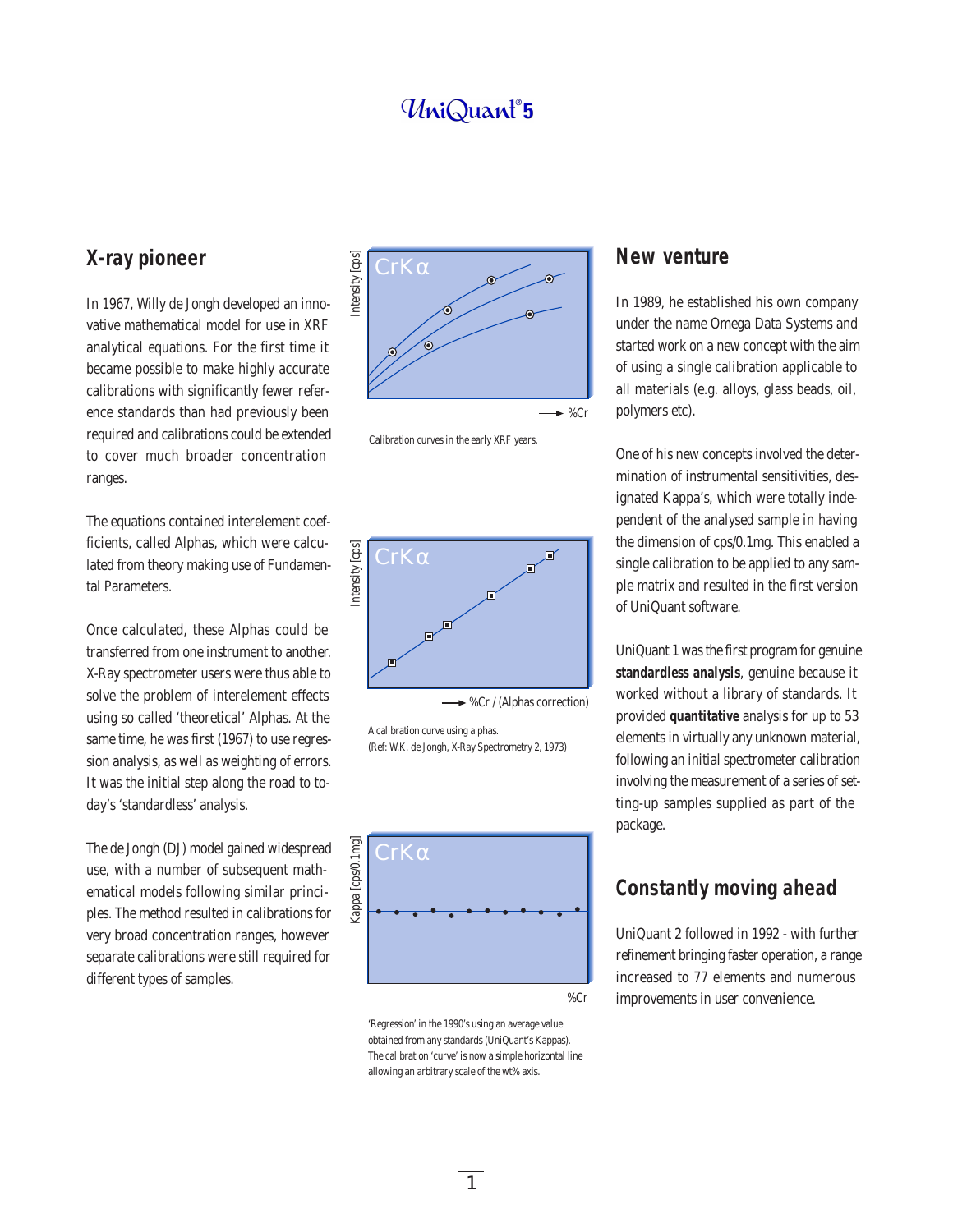Introduced in 1995, UniQuant 3 featured an **extended fundamental parameter (X-FP)** method to improve accuracy's for both major and minor concentrations. Spectral **line overlaps are also treated by X-FP** and are solved simultaneously with the concentrations. The extended FP method also accounts for **variable sample thickness** (mass/area).

In 1999, UniQuant 4 for Microsoft Windows® was introduced. A major improvement was interactive graphical support for intensities and the calculated backgrounds. This much facilitated **trace analysis.** See FIGURE 1 and 4a

The latest generation, UniQuant 5, launched in 2001 is a mature and user friendly package capable of answering an extremely wide variety of application needs.

#### **UniQuant 5 for research and routine analysis**

Since its introduction in 1989, UniQuant has continuously evolved. Traditionally, it provides good analytical accuracy's in its **standardless mode** that is based on sample independent calibration of spectrometer channels.

UniQuant is the only program that rigorously solves the problem of correction for more than 1500 potential spectral **line overlaps** and this by an extended form of the fundamental parameters **(X-FP)** method.

The X-FP method also enables to work with a **variable sample mass** (thickness).

To cope with heterogeneity effects such as encountered with mineral powder samples and many types of alloys, UniQuant 5 makes use of a new concept. A **daughter calibration** can be made very quickly by starting from a **parent calibration** and using one or a few standards.

Graphic supported weighted regression analysis is used for calibration with a suite of standards.

By UniQuant tradition, each reported calculated concentration is accompanied with an indication of a practical confidence interval, which is what makes UniQuant **truly quantitative**. In addition, theoretical standard deviations are given based on counting errors and propagation of such errors due to line overlaps.

Since data collection is peak based, the detection limits for **trace elements** are essentialy the same as with conventional methods. Accuracy's for minor and major elements over extremely wide concentration ranges are equal to or better than those obtained by conventional methods by virtue of using X-FP for matrix corrections.

UniQuant is outstanding in analyzing samples of any shape, size and physical nature as submitted to research labs, forensic labs or with trouble shooting in a processing plant. Now, UniQuant is also able to provide **tailored multiple calibrations for highest possible accuracy's**. In some cases, routine fusion of samples to a bead



*FIGURE 1. Reliable determination of trace elements supported by interactive graphical plots of intensities and concentrations*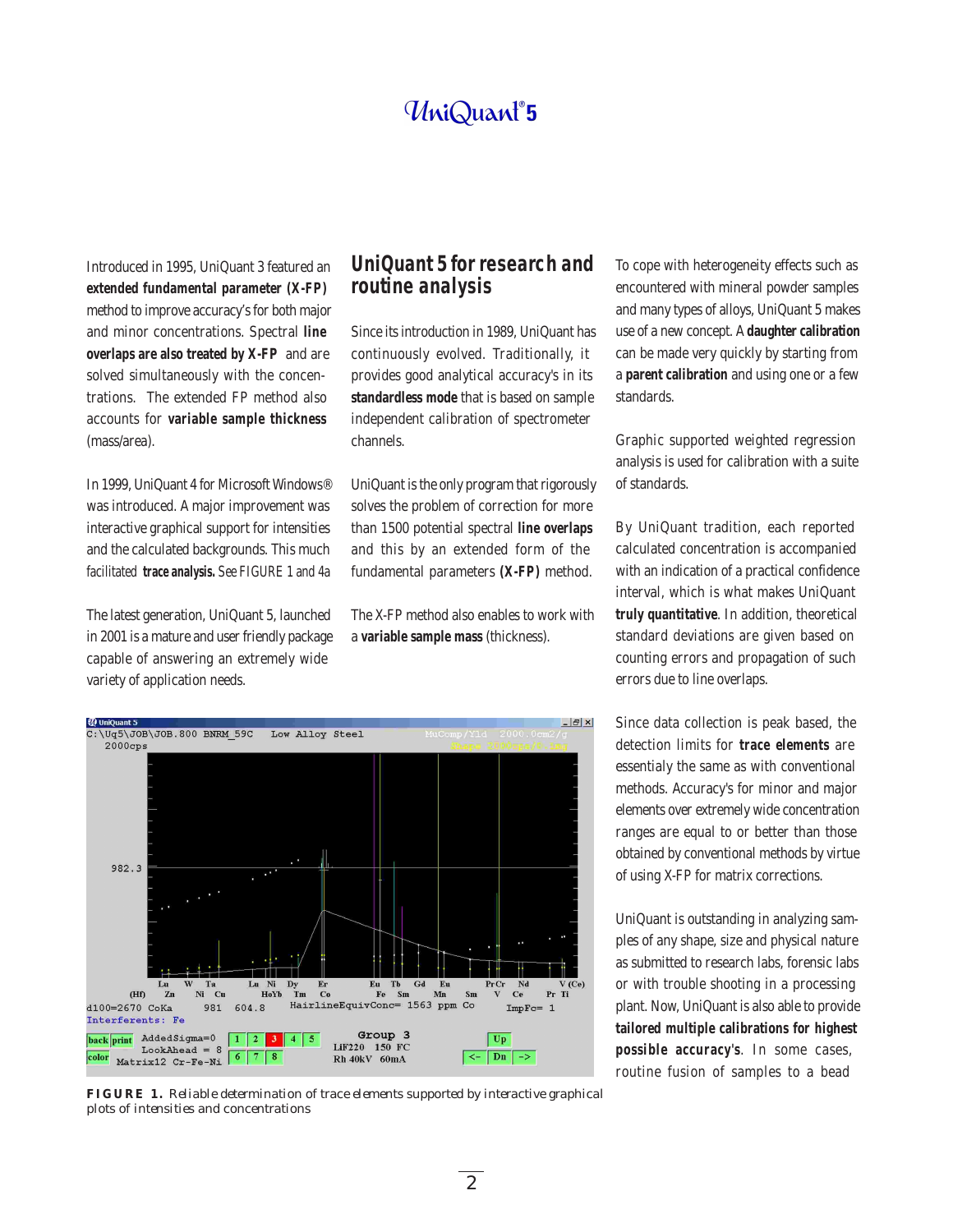can be replaced by a routine pressed pellet technique.

To minimize data entries in routine analysis, use can be made of **templates**, one for each application.

UniQuant 5 supports **79 elements**, from Be to Am, including the Lanthanide elements. It distinguishes between Sulfur as sulfide and Sulfur as sulfate, and like wise for Phosphor.

As an addition to analyzing as oxides, UniQuant 5 introduces user **defined compounds**, such as sulfides, sulfates, fluorides and stearates. These are calculated stoichiometrically from one of the measured compound elements. If a compound contains more than one XRF feasible element or an element is measured by two XRF lines, the additional information may be used for a "second opinion" or for calculating a surplus as element or oxide.

#### **Choose UniQuant 5 for...**

- **Research and Trouble Shooting**
	- Quantitative analysis where no standards are available
	- Support for phase analysis by XRD
	- Analysis of small or odd shaped samples, or small amounts of powder samples
	- Determination of layer composition, mass/area and thickness
- **Routine Analysis, Production Control** Quantitative analysis at highest accuracy by using standards
	- Using catch weights of sample and flux in case of beads, with automatic correction for variable dilution
	- Determination of LOI or GOI in case of bead analysis
	- Using catch weights of sample and flux in case of beads
	- Determination of S as sulfate and sulfide, P as phosphate and phosphide
	- **Monolayer and aerosol samples,** determination of mass and composition
	- Multilayer analysis, e.g. layers on steel or glass substrate
- **Screening**
	- Fast analysis of totally unknown samples
	- Determination of unexpected elements

The 115 XRF channels (79 elements) supported by UniQuant are calibrated for sensitivity and for spectral interferences by means of 64 samples, most of which are a single compound such as quartz and cryolite, or elements in the form of a metal foil. The 64 samples primarily serve to determine approximately 1500 line overlap coefficients.

In addition, they supply a "one point calibration" for each channel, one constant, Kappa, for each of the 115 Fundamental Parameter (FP) analytical (simultaneous) equations. These Kappa's can later be refined by using international and/or in-house standards. Only 11 of the 64 samples remain for use in maintenance, i.e. angle recalibration and monitoring of intensities.

Because Kappa's are independent of the chemical or physical nature of the material, UniQuant 5 is able to determine the composition of virtually any type of sample, including:

- Solid disks of metal or synthetic material
- Metal components, drillings, solid frag- $\mathcal{L}_{\mathcal{A}}$ ments
- Loose and pressed powders  $\overline{\phantom{a}}$
- Painted or coated substrates  $\mathcal{C}^{\mathcal{A}}$
- Multilayer samples  $\overline{\phantom{a}}$
- Solid solutions of minerals (glass beads)  $\mathcal{C}^{\mathcal{A}}$
- Lubricating oils and other liquids (from  $\Box$ small drops to full sample cups)
- Deposited layers on filters  $\Box$
- $\overline{\phantom{a}}$ Aerosols on filters



*Example of the range of different samples which can be analyzed using UniQuant 5.*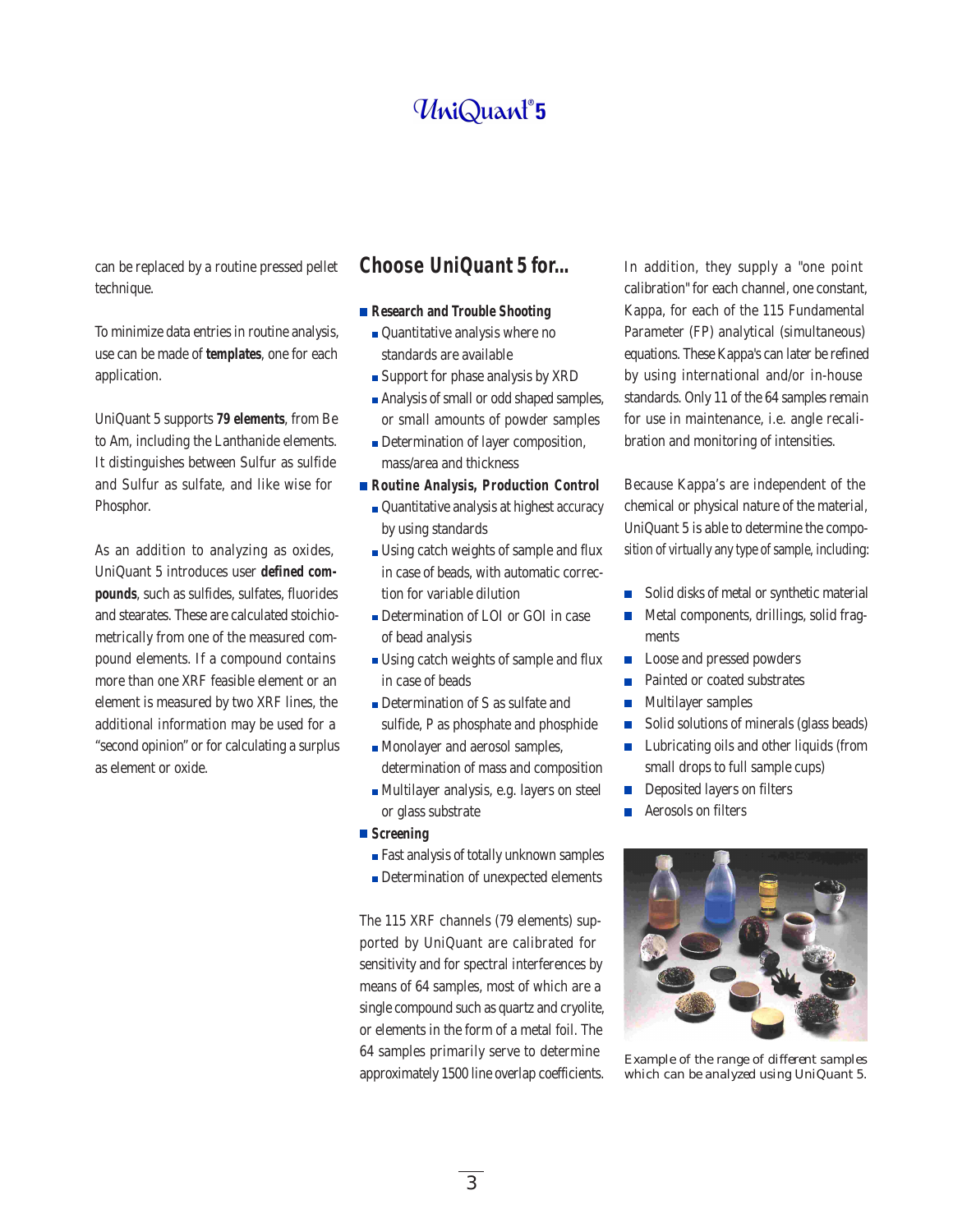#### **The Parent-Daughter principle**

The Kappa's as obtained from one-point calibrations (see above) are generally used for analyzing totally unknown samples. They are contained in a Kappa List called "Any-Sample", that represents UniQuant's standardless mode. A new feature that has been introduced with UniQuant 5 is the use of **multiple Kappa Lists**, that is multiple calibrations.

Special calibrations are required for obtaining highest possible analytical accuracy's, for example in cases where **heterogeneity effects** are to be dealt with. Such effects do not only occur in mineral powder samples (mineralogical effects) but also in some types of alloys (metallurgical effects).

As opposed to conventional methods, it is not necessary to start from scratch when making a calibration for a new family of samples. Instead, use is made of an existing calibration (Kappa List), which is copied and named for example "Slag A". One, a few or a small suite of standards is then sufficient to tune the Kappa's such that they "absorb" heterogeneity effects. This tuning is generally, most important for major and minor elements, especially the light elements and is less or not important for many trace elements especially not when their radiation is at short enough wavelength. The resulting Kappa's in the daughter Kappa List deviate only slightly from those in the parent Kappa List. For analyzing an unknown sample, the appropriate Kappa List is selected from a list box, see FIGURE 2.

#### **Use of templates**

Each application consists of a measuring program and an associated evaluation program. Generally, both are tailored for a mininum number of channels and optimized measuring times for trace analysis.

To facilitate multiple applications and minimize data enties in routine analysis, use is made of "templates", one for each application. See FIGURE 2, commands T and G.

With each next analyte sample, a template can be selected from a list box, see FIGURE 2. The template is selected automatically in case of on-line operation, which is possible when the manufacturer's spectrometer software is supporting UniQuant on-line.



*FIGURE 2. Selection of Kappa List from a combo box.*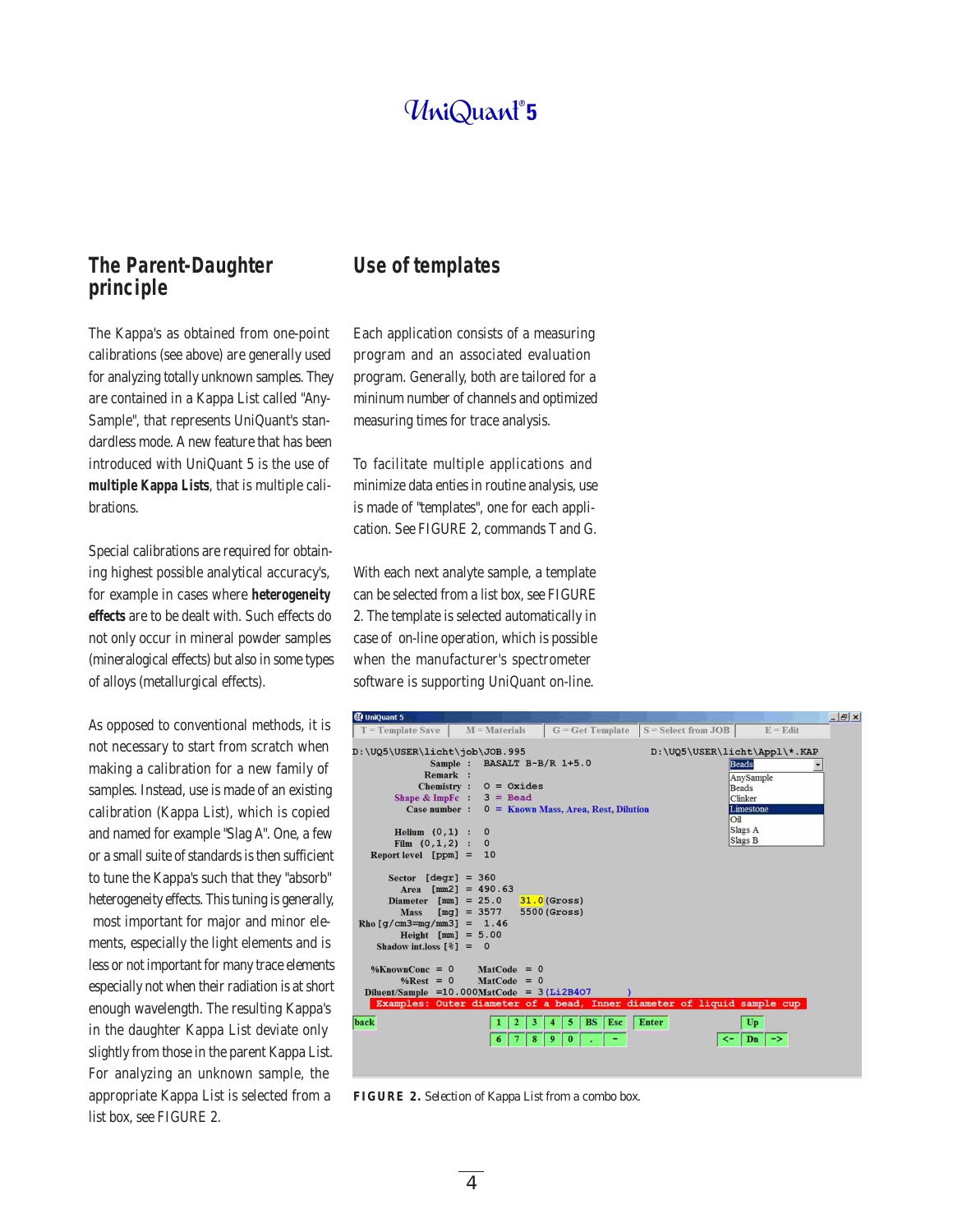# UniQuant®5

| <b><i>Q</i></b> UniOuant 5 |  |                   |     |                                                           |                                              |                   |    |                                      | $ B$ $x$ |
|----------------------------|--|-------------------|-----|-----------------------------------------------------------|----------------------------------------------|-------------------|----|--------------------------------------|----------|
| $P = Plot Chi$             |  | $S = Sort column$ |     |                                                           | $I = Include all$                            | $E =$ <b>Edit</b> |    | $D = Do$ Excl if                     |          |
| <b>CrKa Steel</b>          |  |                   |     |                                                           | Kii in Kappa List<br>$1923.1$ -------------- |                   |    | DoExcl if  dKii%  >10.0              |          |
|                            |  |                   |     | CAL Peak CalcBq Mu/Yld %Yld %Csmpl<br>------- ----- ----- | Kii<br>$1935.0$ av------ --                  |                   |    | dKii% Sample identification          |          |
| 224 234385 154.3           |  | 262               |     | 100 68.390                                                | $1923.3e -0.6 Cr203$                         |                   |    |                                      |          |
| 005 86617.0 166.6          |  | 278               | 100 | 24.710                                                    | $1935.1$ 0                                   | <b>JIS 654</b>    |    |                                      |          |
| 004 81227.6 166.3          |  | 269               | 100 | 22.490                                                    | $1930.5 -0.2$ JIS 653                        |                   |    |                                      |          |
| 002 70912.0 161.9          |  | 256               | 100 | 18.600                                                    | 1933.1 -0.1 JIS 651                          |                   |    |                                      |          |
| 006 69424.5 160.2 261      |  |                   | 100 | 18.540                                                    | 1936.2 0.1 JIS 655                           |                   |    |                                      |          |
| 003 62953.5 148.3 270      |  |                   |     | 100 17.390                                                | 1936.6 0.1 JIS 652                           |                   |    |                                      |          |
| 001 66683.0 151.3          |  | 241               | 100 | 16.440                                                    | 1940.3 0.3 JIS 650                           |                   |    |                                      |          |
|                            |  |                   |     |                                                           |                                              |                   |    |                                      |          |
|                            |  |                   |     |                                                           | $K-factor = StdDev / sqr({8Csmp1}) = 0.008$  |                   |    | $0.014$ = Average dKii $\frac{1}{6}$ |          |
| back print send            |  |                   |     |                                                           |                                              |                   | ≺∹ |                                      |          |

*FIGURE 3a. Refining Kappa for CrK*α *by regression analysis, in table form (above) and in graphical form (below).*



*FIGURE 3b. Deleting/including standards is by mouse operation. K-factor= 0,008 indicates very high accuracy.*

#### **High accuracy**

UniQuant 5 can easily be tailored for routine applications, such that analytical precision's, measuring times, detection limits and accuracy's are the same as with conventional XRF methods. UniQuant 5 has the additional advantage of being truly quantitative in that it reports theoretical and practical confidence intervals for each reported concentration. The practical confidence limit makes use amongst others of the K-factor found in weighted least squares calibration using at least two standards. The K-factor was introduced in XRF analysis by de Jongh in 1966. It reflects the accuracy for a wide concentration range rather than for just a particular concentration level. In fact

RMS  $[wt\%] = Kfactor \cdot \sqrt{(} \%C + \%Cb)$ , where Cb stands for equivalent background.

The K-factor is intended for concentration ranges above the equivalent background, that is not for trace analysis, for which RMS values are independent of concentrations. With high accuracy's, the K-factor is less than 0.020.

#### Regression analysis based on minimizing the K-factor

A refined calibration can be made for each analytical line. The example below is for a suite of 6 stainless steel standards. From each standard, a Kappa (Kii) has been found by measurement and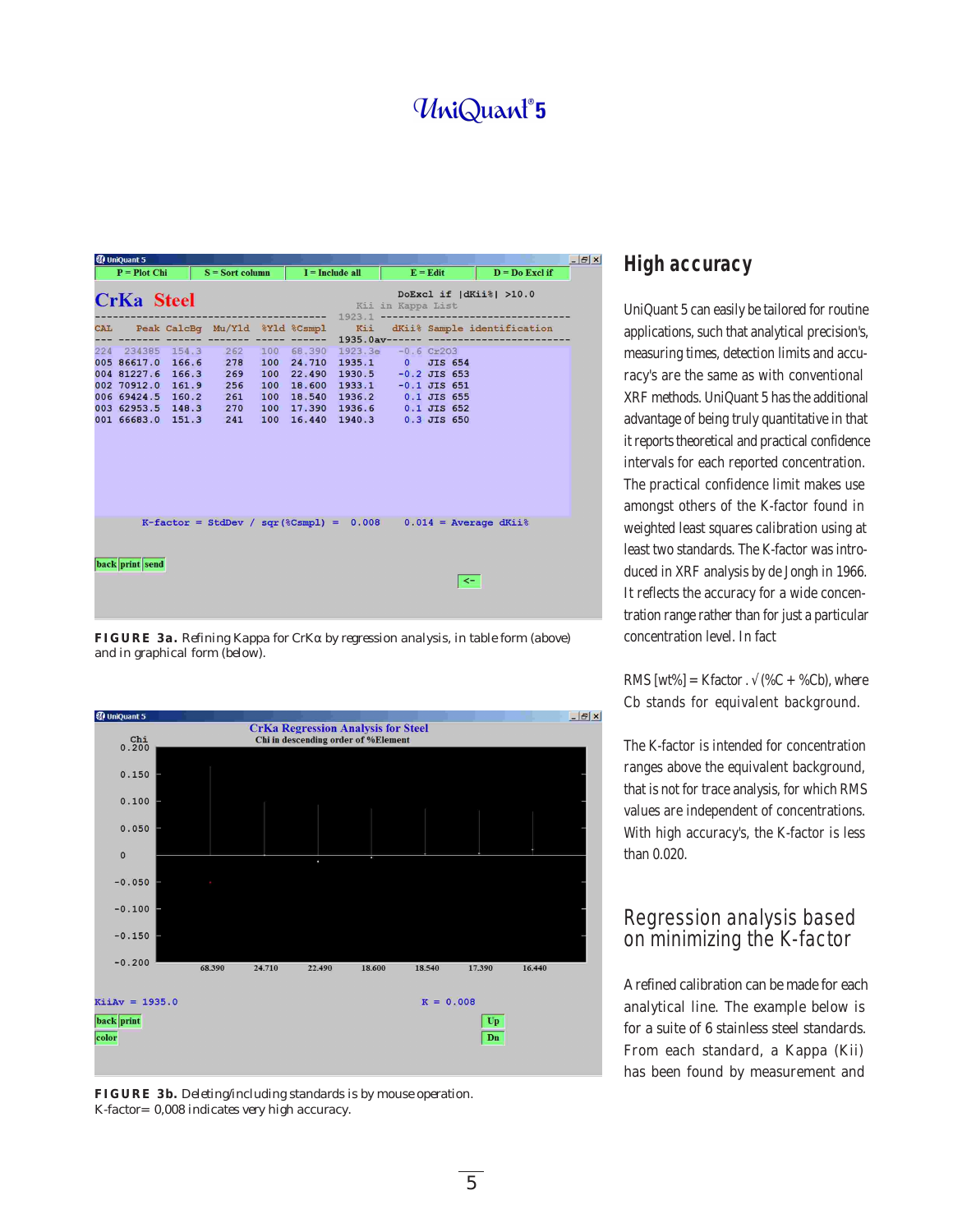evaluation by Fundamental Parameters, see column Kii in FIGURE 3a. Their "weighted average" is shown at the top of this column. In fact, this calculation is the simpliest form of **weighted regression analysis**, since **only one regression coefficient** is to be calculated, Kii for CrKa in the example. It should be obvious that this requires only **very few standards**, two or a few more. This is in stark contrast with regression analysis in conventional methods, where many regression coefficients must be determined, these including line overlap coefficients, axis intercept, some infuence coefficients and possibly a few higher order influence coefficients. All these values are taken care of by UniQuant's fundamental parameters and unique separate determination of line overlap coefficients as well as of background.

FIGURE 3a shows a table of calibration standards used for the refinement of the Kappa, Kii, of CrKa. Deleting and including standards is by entering 'e' or space in a special column. Any change made gives instant recalculation.

FIGURE 3b The K-factor, here 0.008, is the weighted RMS of the plotted Chi values. A Chi value applies to an individual standard, whereas the K-factor applies to a suite of standards and a concentration range. Deleting and including standards is by mouse operation with immediate result. Deleted standards are shown as red dots.

Changes made in the table affect the graphical plot, and vice versa - the two are coupled.

In FIGURE 3c, all K-factors are well below 0.02. The RMS deviation for Cr and Ni at 25% levels is about 0.009  $\sqrt{25}$  or 0.05 weight%.

Interestingly, adding a 100% element sample as a standard to the set of standards (right columns), still gives good K-factors. This

demonstrates that the Fundamental Parameter method provides accurate interelement corrections over extremely wide concentration ranges. A limiting factor is the possible occurence of metallurgical effects in certain ranges of elemental composition. In such case, a 'daughter' calibration can be quickly derived from a 'parent' calibration, see section 'the Parent-Daughter principle'.

The K-factors, found for the various XRF lines in a particular application, play a role in the calculation of practical confidence intervals, one for each concentration in an analyte sample.

When all constituents are measured, normalization to 100% improves overall analytical accuracy's. This is most beneficial for the elements at high concentrations and is at its best with concentrations that approach 100%. With analyte samples, whenever possible, UniQuant applies a weighted normalization to 100%. With normalization, the K-factor equation in a simplified form is:

RMS  $[wt\%] = Kfactor \cdot \sqrt{(}\%C + \%Cb)(1-\%C/100)\}$ 

| K-factors with stainless steel standards JIS 650 to 651 |  |
|---------------------------------------------------------|--|
|---------------------------------------------------------|--|

|                                       | 6 JIS standards                                                                                         |                                                             | $6$ JIS + $100\$ sample                                                                                                                                                                                                                                                    |  |  |  |  |  |
|---------------------------------------|---------------------------------------------------------------------------------------------------------|-------------------------------------------------------------|----------------------------------------------------------------------------------------------------------------------------------------------------------------------------------------------------------------------------------------------------------------------------|--|--|--|--|--|
|                                       | Concentration<br>range in Wt%                                                                           | Kfactor                                                     | Concentration<br>range in Wt%<br>Kfactor                                                                                                                                                                                                                                   |  |  |  |  |  |
| V<br>Cr<br>Mn<br>Fe<br>Co<br>Ni<br>Mo | 0.2<br>$-0.6$<br>$-25$<br>16<br>$0.3 - 2$<br>$-82$<br>52.<br>$0.04 - 0.4$<br>$0.2 - 20$<br>$0.01 - 2.5$ | 0.000<br>0.008<br>0.010<br>0.011<br>0.016<br>0.009<br>0.016 | 0.002<br>0.2<br>100<br>$-$<br>100<br>0.018<br>16<br>$\qquad \qquad -$<br>0.011<br>100<br>0.3<br>$\sim$<br>0.014<br>$\overline{\phantom{0}}$<br>100<br>52.<br>100<br>0.036<br>0.04<br>$\overline{\phantom{a}}$<br>0.025<br>0.2<br>100<br>$\sim$<br>0.016<br>$0.01 -$<br>100 |  |  |  |  |  |

*FIGURE 3c. Example of K-factors found from a suite of standards*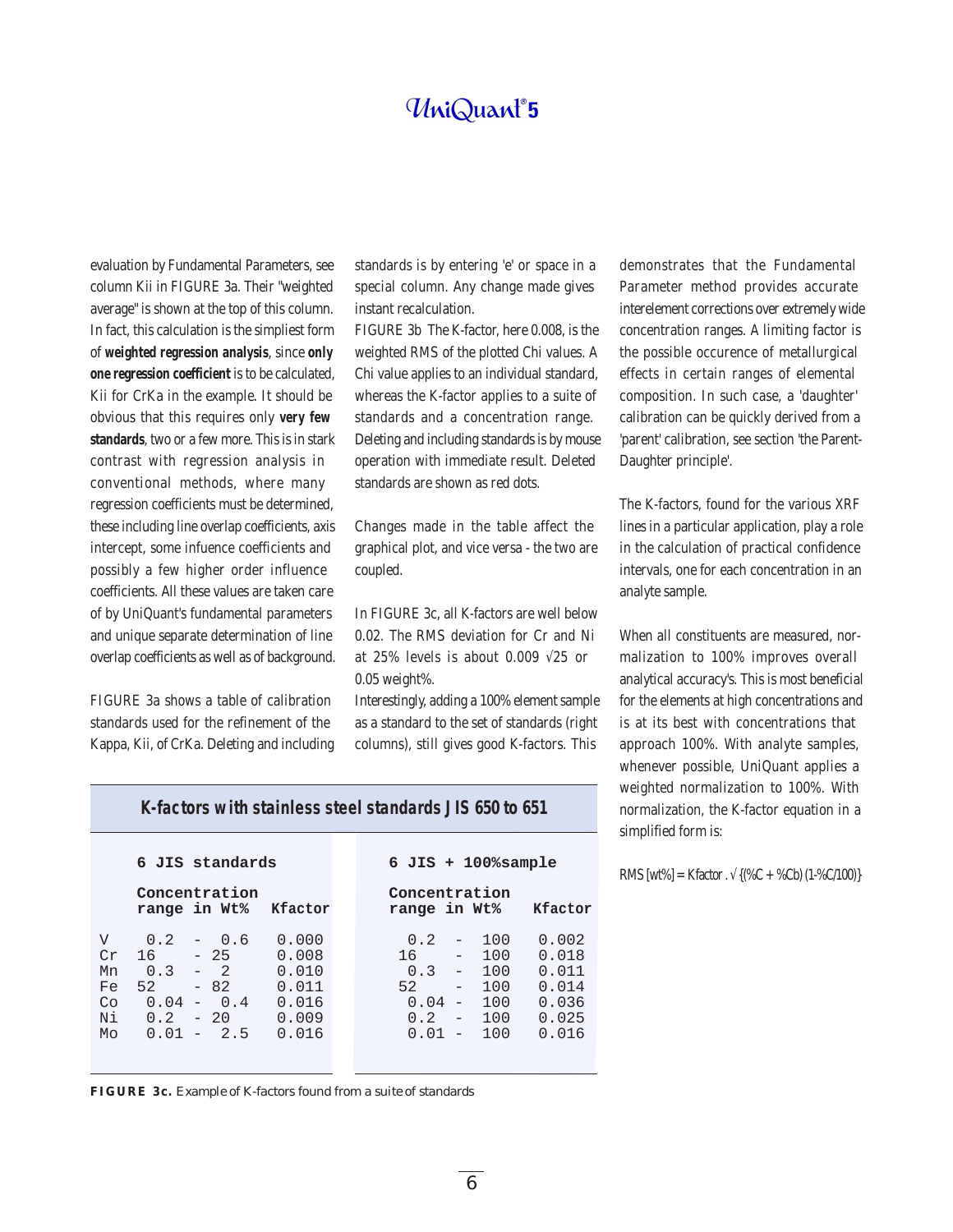#### **Trace analysis**

The analytical **precision** for trace elements is a function of intrumental parameters and measuring times and is essentially the same for the UniQuant method and conventional methods.

Analytical **accuracy** of trace elements also involves systematic errors, which may be due to errors in corrections for background continuum, spectral line overlaps and any spectral impurities. Each of these three corrections are made by UniQuant in a way that is very different from conventional methods, the latter mostly relying on regression analysis which in some cases requires a largely increased number of standards.

**Background correction**. With totally unknown analyte samples, there is not one single position in the entire spectrum for background measurement that is free from a potential line overlap. UniQuant succesfully addresses this problem without the need for searching a free position for background measurement.

**Spectral line overlaps**. UniQuant uses a unique concept in which line overlap coefficients are primarily a function of the selected instrumental parameters. Line overlaps by higher order reflection are automatically corrected for different absorption by means of Fundamental Parameters. There is no need to measure any interfering line itself, neither is



*FIGURE 4a. Graphical plot of intensities*

|                  |                                     | $L =$ Lanth LowZ |                      | $E =$ Edit           |         | $P = ppm$ show |              | Show:       |
|------------------|-------------------------------------|------------------|----------------------|----------------------|---------|----------------|--------------|-------------|
|                  | D:\UQ5\USER\XXX\JOB\JOB.014 Spinach |                  |                      |                      |         |                | $ppm$ >      | $\mathbf 0$ |
| z                | $w$ t $\frac{1}{6}$                 | StdErr           | z                    | wt%                  | StdErr  | z              | wt%          | StdErr      |
| $SumBe.$ . $F$   | $\Omega$                            | $\mathbf{0}$     | $29 + Cu$            | 0.0013               | 0.0001  | 52<br>Te       |              |             |
| $11+Na$          | 0.729                               | 0.085            | $30+Zn$              | 0.0077               | 0.0004  | 53 I           |              |             |
| $12+Mq$          | 1.00                                | 0.05             | 31 Ga                |                      |         | 55<br>Cs       |              |             |
| 13 Al            | $\mathbf{0}$                        | 0.0023           | 32 Ge                |                      |         | 56<br>Ba       | $\mathbf 0$  | 0.0011      |
| $14+Si$          | 0.0660                              | 0.0033           | $33+As$              | 0.0016               | 0.0003  | SumLaLu        | $\Omega$     | $\mathbf 0$ |
| 15P              |                                     |                  | 34 Se                | $\Omega$             | 0.00005 | 72 Hf          |              |             |
| $15+Px$          | 0.616                               | 0.031            | $35+Br$              | 0.0034               | 0.0002  | 73<br>Ta       |              |             |
| 16Sx             |                                     |                  | $37 + Rb$            | 0.0011               | 0.0001  | 74<br>W        |              |             |
| $16+S$           | 0.509                               | 0.025            | $38+Sr$              | 0.0057               | 0.0003  | 75<br>Re       |              |             |
| $17+C1$          | 0.692                               | 0.035            | 39 Y                 |                      |         | 76<br>Os       | $\mathbf{0}$ | 0.00023     |
| 18Ar             |                                     |                  | 40Zr                 |                      |         | 77<br>Ir       |              |             |
| $19+K$           | 2.58                                | 0.09             | 41<br>Nb             |                      |         | 78<br>Pt       |              |             |
| $20 + Ca$        | 1.35                                | 0.13             | 42<br>Mo             |                      |         | <b>79 Au</b>   | $\Omega$     | 0.00010     |
| $21$ Sc          |                                     |                  | 44<br>Ru             |                      |         | $80 + Hq$      | 0.0040       | 0.0002      |
| $22+$ Ti         | 0.0023                              | 0.0002           | 45<br>Rh             |                      |         | 81 Tl          | $\Omega$     | 0.00024     |
| 23V              |                                     |                  | 46<br>Pd             |                      |         | $82 + Pb$      | 0.0038       | 0.0002      |
| $24 + Cr$        | 0.00046 0.00012                     |                  | 47<br>Aq             |                      |         | 83 Bi          |              |             |
| $25+Mn$          | 0.0081                              | 0.0004           | 48<br>$_{\rm cd}$    | $\mathbf{0}$         | 0.00018 | 90<br>Th       |              |             |
| $26 + Fe$        | 0.0292                              | 0.0015           | 49<br>In             |                      |         | 92 U           |              |             |
| 27 <sub>co</sub> |                                     |                  | 50<br>S <sub>n</sub> |                      |         | 94 Pu          |              |             |
| $28+Ni$          | 0.00037                             | 0.00009          | S <sub>b</sub><br>51 |                      |         | 95 Am          |              |             |
| KnownConc= 0     |                                     |                  |                      | REST=92.39 Cellulose |         | $D/S=0$        |              |             |

*FIGURE 4b. Report to client*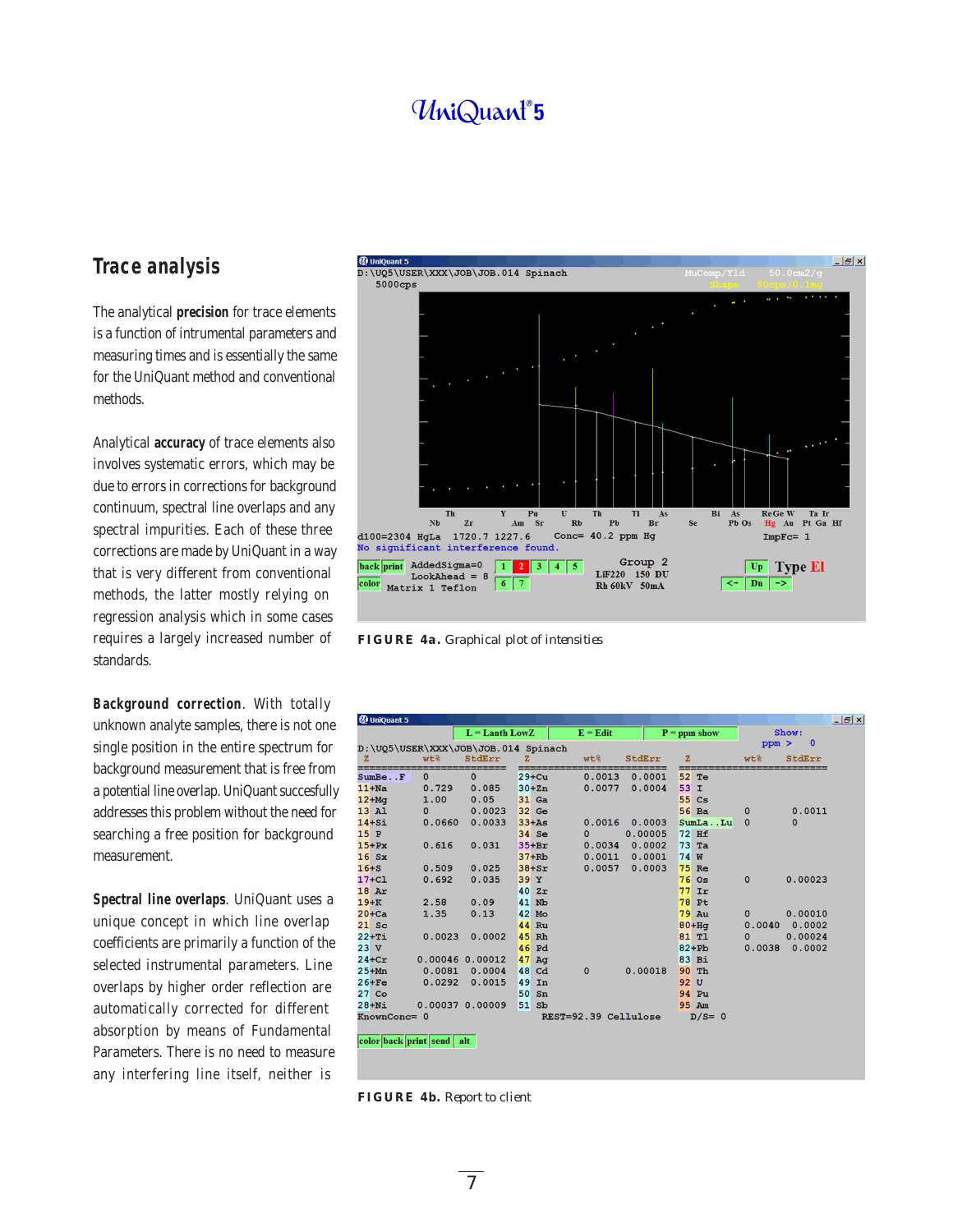knowledge required of the scan profile of the interfering line. Without the UniQuant method, the determination of concentrations at trace levels in totally unknown samples can be unreliable or very cumbersome.

**Spectral impurity factors** are found from blanks in a special convenient calibration procedure. They are filed, one set of factors for various types of matrix, the default being teflon.

FIGURE 4a shows a graphical plot of intensities. Here the background continuum under the peaks are calculated from the channels ThLa, TlLb, SeKa, OsLb and AuLa. UniQuant uses these automatically by constructing the "under contour". For interpolations and extrapolations, use is made of a spectral shape (yellow points) and the absorption coefficients of the scattered radiation (white points). The application in the example was dedicated to plant materials. Only a sub set of 46 of 115 UniQuant XRF channels have been used, with ample measuring times for accurate analysis of 24 trace elements. If the analyst can safely assume that any of the elements Th Tl, Se, Os and Au (shown in the graph) will never occur at detectable levels, their channels can be declared to be the definite background channels. In special (rare) cases, special background channels can be inserted at user defined positions, as with conventional methods.

FIGURE 4b shows the calculated concentrations in the traditional UniQuant format, along with the practical "StdErr", the algorithm of which is described in the user manual.

#### **Reporting**

Several different types of reports are produced:

**Report to client**, FIGURE 4b, appears as a single-sheet printout per sample, destined for the analyst's client. Element or compound data are presented in the order of atomic number order and concentrations are reported with practical confidence interval, see column ('StdErr').

**Simple report to client** lists elements (and when applicable also as oxides or as user defined compounds) in descending order of concentration, or in alphabetical order of element names, again accompanied by practical confidence intervals. See FIGURE 5. **Combined table of results** collects the results for a suite of samples into one common table, which can be laid out in various formats.

**Report for the analyst** shows the calculated concentrations in % or ppm, the counting statistical precision, the "equivalent" background that has been subtracted, and all corrections made for spectral line overlaps for a given sample. This comprehensive account is an invaluable tool for the analyst when assessing results.

In each case, the results are automatically saved as well formatted readable text. This enables easy visual check of data integrity and picking up results by LIMS programmers. Results can be printed or saved on the local hard disk or a remote hard disk.

|  | SiO2<br><b>Na20</b><br>CaO<br>MgO<br>A1203<br><b>K20</b><br>SO <sub>3</sub><br>As203<br><b>Fe203</b><br>SrO<br>Zr02<br>TiO <sub>2</sub> | Oxide Mass%<br>73.60<br>12.54<br>7.17<br>3.77<br>1.95<br>0.368<br>0.260<br>0.0700<br>0.0393<br>0.0321<br>0.0297<br>0.0162 | StdErr<br>0.13<br>0.05<br>0.13<br>0.08<br>0.05<br>0.006<br>0.015<br>0.0016<br>0.0012<br>п<br>0.0028<br>0.0028<br>$0.0011$ | $S_{\perp}$<br>Na<br>Ca<br>Mq<br>A1<br>K<br>$S_{\mathbf{X}}$<br>As<br>Fe<br>$S_{r}$<br>Zr<br>Ti. | El Mass <sup>g</sup><br>34.41<br>9.31<br>5.13<br>2.27<br>1.03<br>0.306<br>0.104<br>0.0530<br>0.0275<br>0.0271<br>0.0220<br>0.0097 | StdErr<br>0.06<br>0.03<br>0.10<br>0.05<br>0.03<br>0.005<br>0.006<br>0.0012<br>0.0008<br>0.0024<br>0.0021<br>0.0007 |  |  |
|--|-----------------------------------------------------------------------------------------------------------------------------------------|---------------------------------------------------------------------------------------------------------------------------|---------------------------------------------------------------------------------------------------------------------------|--------------------------------------------------------------------------------------------------|-----------------------------------------------------------------------------------------------------------------------------------|--------------------------------------------------------------------------------------------------------------------|--|--|
|--|-----------------------------------------------------------------------------------------------------------------------------------------|---------------------------------------------------------------------------------------------------------------------------|---------------------------------------------------------------------------------------------------------------------------|--------------------------------------------------------------------------------------------------|-----------------------------------------------------------------------------------------------------------------------------------|--------------------------------------------------------------------------------------------------------------------|--|--|

*FIGURE 5. Simple report to client*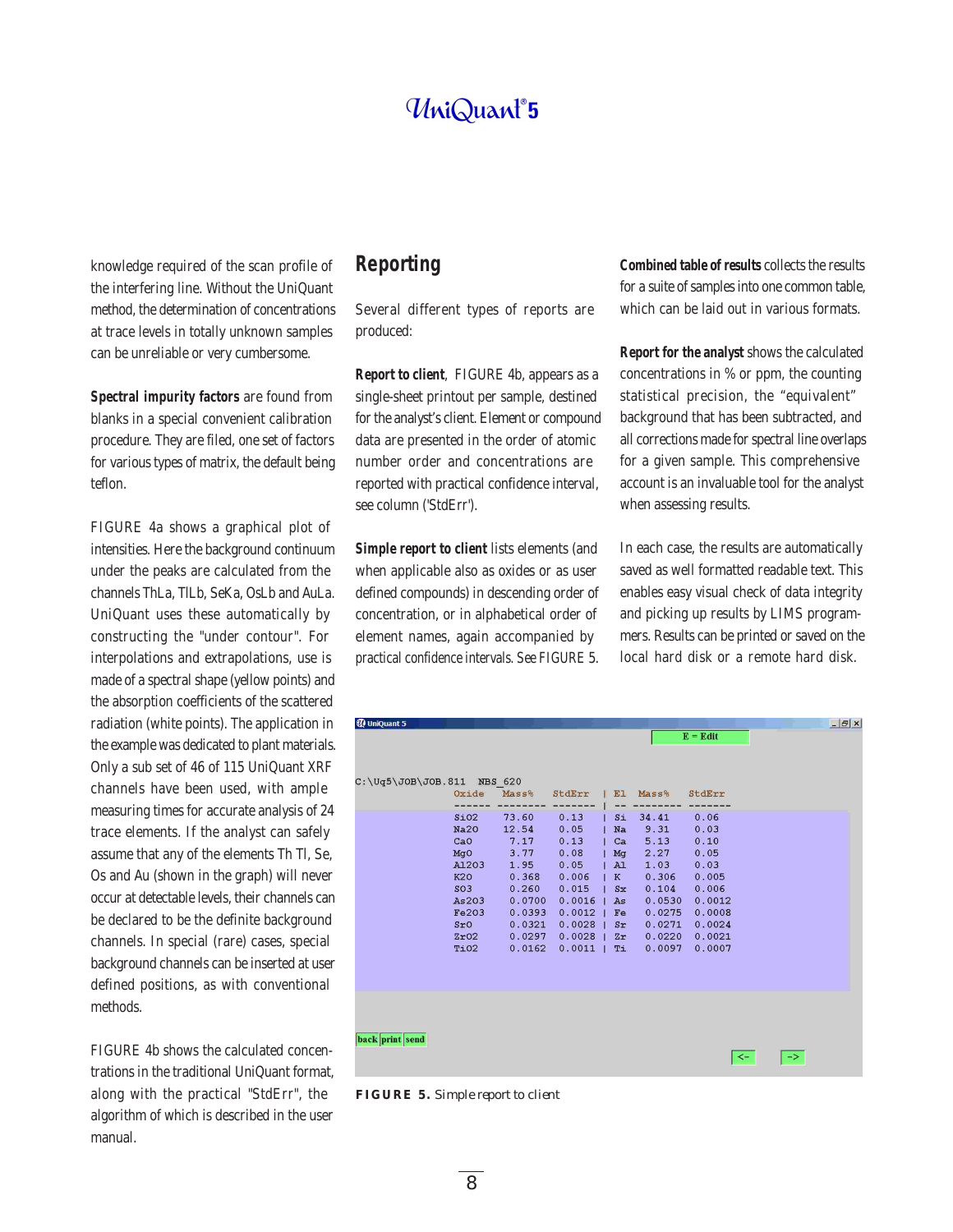#### **UniQuant 5, so easy to use**

UniQuant 5 combines rapid data entry and high calculation speed with extensive opportunity for interactive control. The user interface is structured to allow keyboard or mouse operation with an absolute minimum of effort.

The program is entirely menu driven. It uses a hierarchical menu structure to avoid desorienting in complexity. All data entries are checked for integrity at time of entry. Keyboard keys that do not have a function in a particular situation are inactivated.

There is an extensive online user manual with hyper links to related subjects. In addition, each command button has an extensive description that pops up by a rightclick at the button.

To save operator time, batch modes are provided for evaluation of a suite of samples as well as of various processes during calibration.

#### **Ease of maintenance**

UniQuant has a monitor program, a facility for accurate drift correction of all analytical XRF lines without the need to monitor all these many lines. The procedure takes less than 15 minutes and is used for example every monday morning. The procedure serves UniQuant's standardless mode as well all dedicated calibrations. After a change of Xray tube, it usually suffices to just run the monitor program.

#### **Additional features and benefits:**

- 79 elements from Beryllium to Uranium, including the lanthanides
- $\overline{\phantom{a}}$ 79 primary XRF lines plus 37 alternative XRF lines
- A single monitor program to ensure stability for all calibrated programs  $\overline{\phantom{a}}$
- $\overline{\phantom{a}}$ Graphics support, also for Kappa's versus wavelength (XRF line), see FIGURE 6.
- Upward compatibility with previous versions  $\overline{\mathbb{R}^2}$
- $\overline{\phantom{a}}$ Operation by mouse as well via keyboard
- $\overline{\mathbb{R}^2}$ Text in English, Japanese, German, Spanish or French
- Window can be sized up to full screen. For example, using half screen enables to run (start up) UniQuant more than once and yet see complete windows side by side.
- On line switching between two different color modes
- Immediate on line help for each command button  $\mathcal{C}^{\mathcal{A}}$
- On line manual with hypertext, links and index for installation, analysis of unknown samples and maintenance
- User specific data are all contained in one folder. This enables easy data exchange by e-mail in case of application support or intracompany data exchange.
- $\blacksquare$  Tube filter, per group of XRF lines, can be specified by user



*FIGURE 6. Plot shows consistency of spectrometer sensitivities. Kappa's of XRF lines for which no reference sample are available can be interpolated by mouse operation.*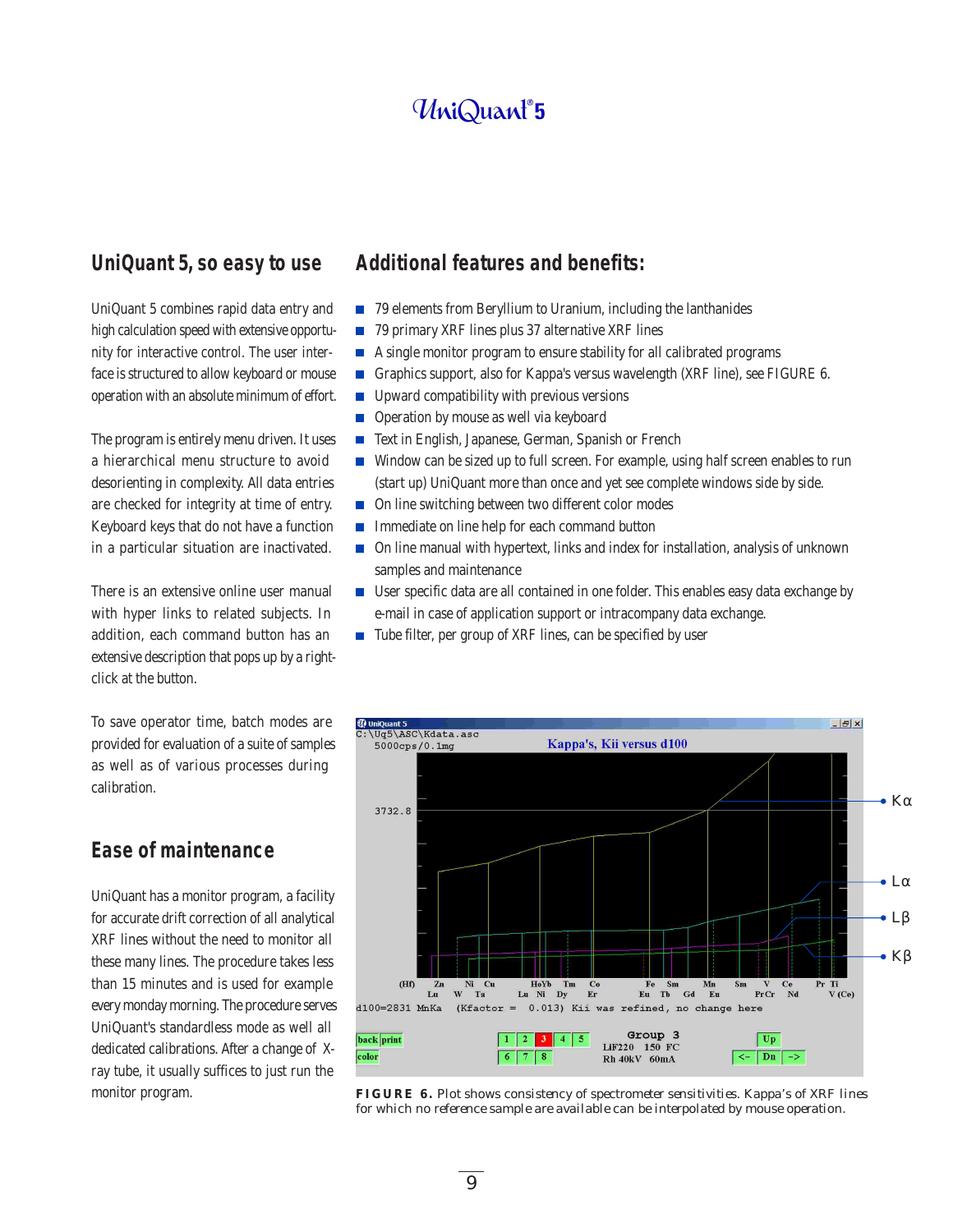# UniQuant®5

# **Let's compare...**

#### **Peak-based versus Scan-based**

Ever since WD-XRF spectrometers were introduced in the fifties, for quantitative analysis, intensities have been measured at **fixed spectral positions**. XRF lines are measured at their peaks whilst backgrounds are measured at **interference-free off-peak positions**. The latter can usually be predetermined because each application is **dedicated to a particular family of samples** with a known set of elements, usually 10 to 35 elements.

In the late nineties, methods were introduced for analyzing t**otally unknown samples** in which any of 79 elements may be present at a detectable level. One of the problems that had to be solved was that of background measurements, as this was not anymore a matter of measuring at pre-defined off-peak positions. With totally unknown samples, there is not even a single spectral position that is not potentially interfered by one or more XRF lines. In addition to the lack of pre-definable background positions, there is the huge problem of potential spectral interferences (line overlaps) of the analyte XRF lines themselves. Depending on selected spectral resolution, the total number of potential line overlaps is 1500 to 3000.

We saw **two directions of development**. All newly developed programs, except one, were based on fine step scanning of the entire spectrum. They are **scan-based** as opposed

to **peak-based**. The exception was the UniQuant program that prescribes intensity measurements at up to 115 predefined spectral positions, all being analytical XRF line positions. UniQuant is peak-based as are all conventional quantitative WD-XRF programs.

At first sight, scanning of the entire spectrum is the most obvious approach since one would expect it to solve the problems of background and line overlap corrections with totally unknown samples. In reality, the scanning method poses its own set of problems. The most obvious one is that times spent at the analyte XRF lines are so short that elements may remain undetected when their concentration is less than 50 ppm. Lower limits of detection and determination are an order of magnitude larger than with measurements at fixed positions. Line overlap corrections are not as straight forward as one would expect. None of the scan based methods solves the problems rigorously and trace analysis is often unreliable.

To partially solve the trace analysis problem, some programs had later added the facility of measuring trace elements at their peak positions, a kind of hybrid solution. However, this does not work well with totally unknown samples, since the analyst does not know which trace elements are present or absent to start with.

#### **Comparison of peak-based methods**

From the start in 1989, UniQuant used several entirely new concepts. These addressed the problem of background measurements and line overlap corrections without the need of time consuming scanning. In the years that followed, the algorithms have been so much improved that trace analysis is now of the same quality as with conventional methods, the difference being that with UniQuant, unexpected trace elements are also determined in totally unknown samples. UniQuant calculates the background continuum taking into account any jumps that are due to absorption edges. Reliable and accurate trace analysis is a big challenge in X-ray spectrometry, if not the biggest. Sometimes, the best algorithms cannot compete with visual inspection. For this reason, UniQuant 5 offers full support by graphics, which is useful for critical trace analysis when setting up dedicated applications. Graphics also includes a breakdown of the gross peak of each analyte line into continuum, spectral impurity, line overlaps and net peak, all expressed in ppm, which is far more appealing than expression in cps.

Peak-based programs do not only differ in handling trace elements. There are also differences in the method of calculation of concentrations and in flexibility, such as for dealing with non infinitely thick samples down to thin layers, see Table of Comparison.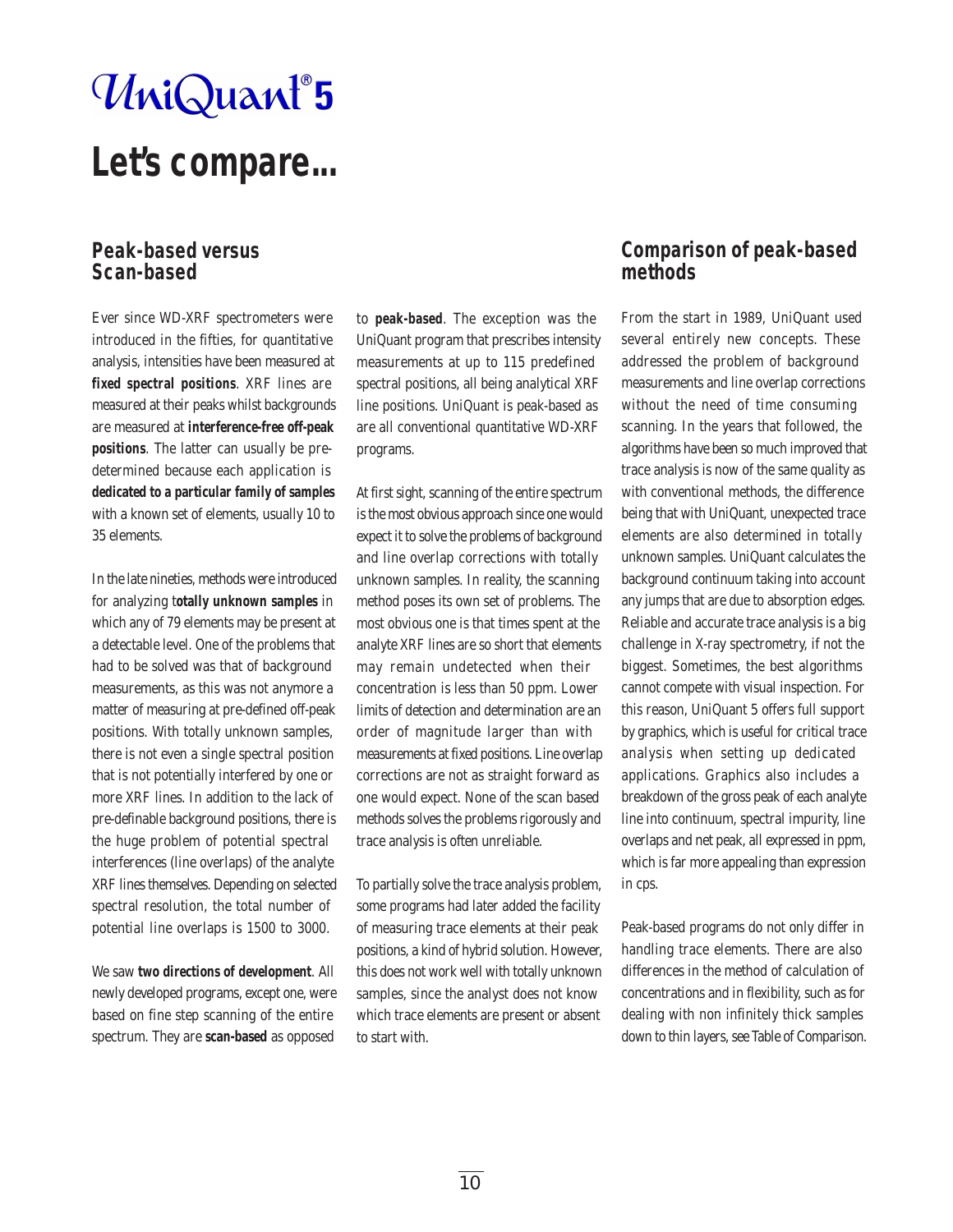# **Table of Comparison**

|                                                                                                                                                                                                                                                                            | UniQuant <sup>®</sup> 5 | Conventional<br>programs |
|----------------------------------------------------------------------------------------------------------------------------------------------------------------------------------------------------------------------------------------------------------------------------|-------------------------|--------------------------|
| Standardless mode included<br>(for up to 79 elements)                                                                                                                                                                                                                      |                         |                          |
| Regression analysis when using standards<br>Few standards are sufficient in all cases                                                                                                                                                                                      |                         |                          |
| Good quality of trace analysis<br>Trace analysis with totally unknown samples                                                                                                                                                                                              |                         |                          |
| Line overlap corrections<br>All 1200+ line overlap coefficients are pre-calibrated<br>for use in any application<br>Passes 'acid test' of many mutual line overlaps with<br>mixture of lanthanide elements                                                                 |                         |                          |
| Interelement corrections by using<br>X-FP = Extended form of Fundamental Parameters<br>MM = Mathematical models, using first and higher<br>interelement correction coefficients<br>Need for a theoretical alphas program for setting up<br>a new application (calibration) | $X$ -FP                 | <b>MM</b>                |
| Mass (thickness) of samples may vary<br>(beads and light matrix samples are not<br>'infinitely thick' for many XRF lines)                                                                                                                                                  |                         |                          |
| Variable (catch) weights for sample and flux<br>Variable (catch) weight for liquid samples                                                                                                                                                                                 |                         |                          |
| Determination of LOI or GOI<br>(Loss or Gain on Ignitions with beads)                                                                                                                                                                                                      |                         |                          |
| Determination of mass/area (thickness) and composition<br>of mono-layer, possibly on a fluorescent substrate.                                                                                                                                                              |                         |                          |
| Each result is reported with a practical confidence interval                                                                                                                                                                                                               |                         |                          |
| One single monitor program for drift correction serves all<br>calibrated analytical programs                                                                                                                                                                               |                         |                          |
| Determination of user defined compounds                                                                                                                                                                                                                                    |                         |                          |

UniQuant® is a registered trademark of **Omega Data Systems BV** Neptunus 2, NL-5505 NH Veldhoven The Netherlands ods@uniquant.com http://www.uniquant.com